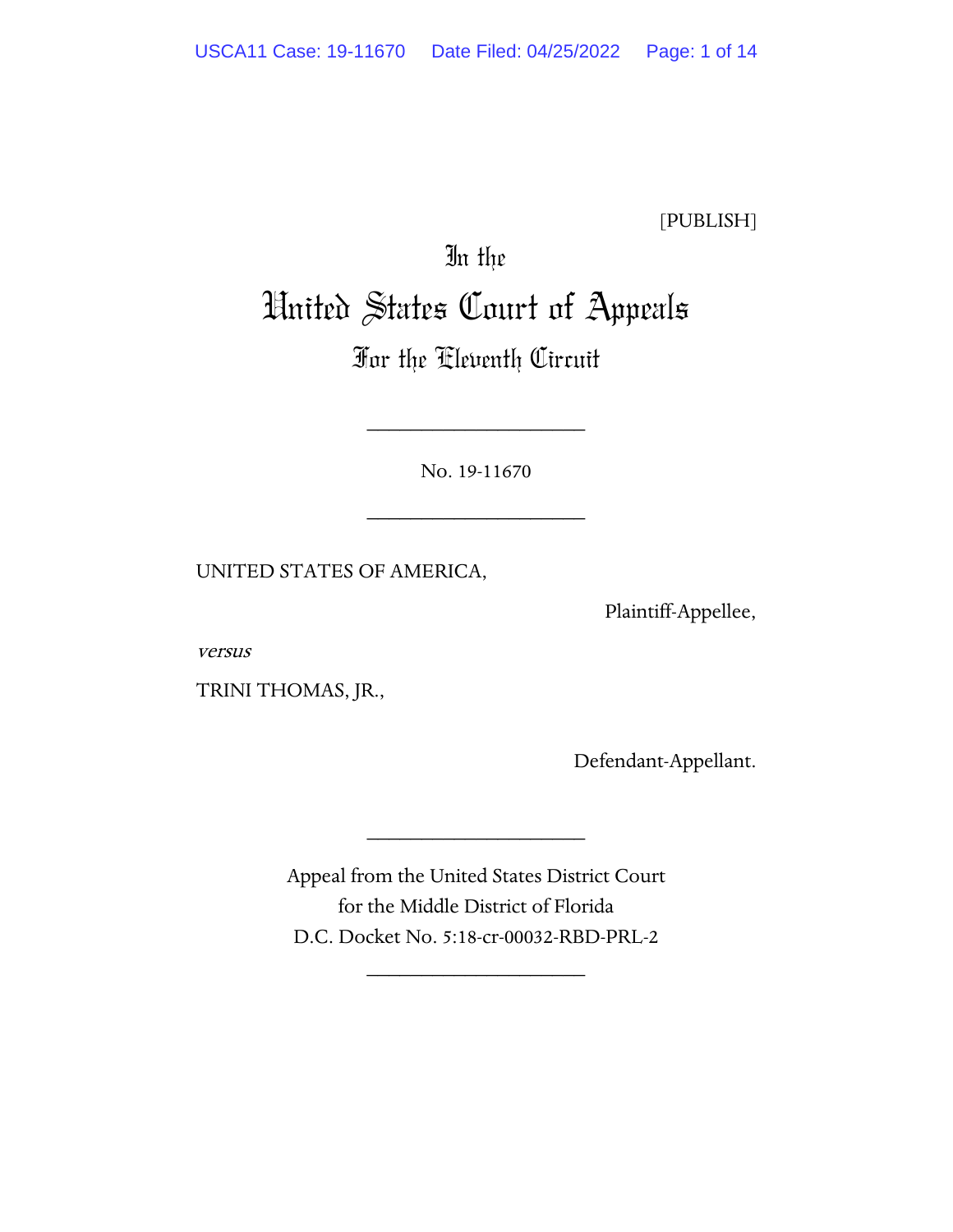Before BRANCH, GRANT, and TJOFLAT, Circuit Judges.

TJOFLAT, Circuit Judge:

Trini Thomas appeals his 120-month sentence for conspiracy to possess with intent to distribute fifty grams or more of actual methamphetamine and one kilogram or more of heroin. He contends that the District Court erred in (1) applying a two-level enhancement under U.S.S.G.  $\S$  2D1.1(b)(12) and (2) failing to apply the safety valve of U.S.S.G  $\S$  5C1.2. Because of these errors, Thomas argues, he was prejudiced by an improper calculation of the guideline range even though the District Court applied a downward variance. After careful review, we affirm Thomas's sentence.

#### I.

On July 11, 2018, the Grand Jury for the U.S. District Court for the Middle District of Florida returned a nine-count indictment charging Trini Thomas and ten others with engaging in a conspiracy to possess with intent to distribute fifty grams or more of actual methamphetamine and one kilogram or more of heroin, in violation of 21 U.S.C.  $\S$  846. Thomas was subsequently arrested in a motel room at the Sleep Inn in Leesburg, Florida, on July 12, 2018.

In October of 2018, Thomas appeared before a magistrate judge and entered a plea of guilty. Thomas admitted to having distributed methamphetamine and heroin at the direction of co-de-fendant Charlie Harrison<sup>[1](#page-1-0)</sup> from early to mid-May of 2018 through

<span id="page-1-0"></span> $<sup>1</sup>$  Harris pled guilty as well.</sup>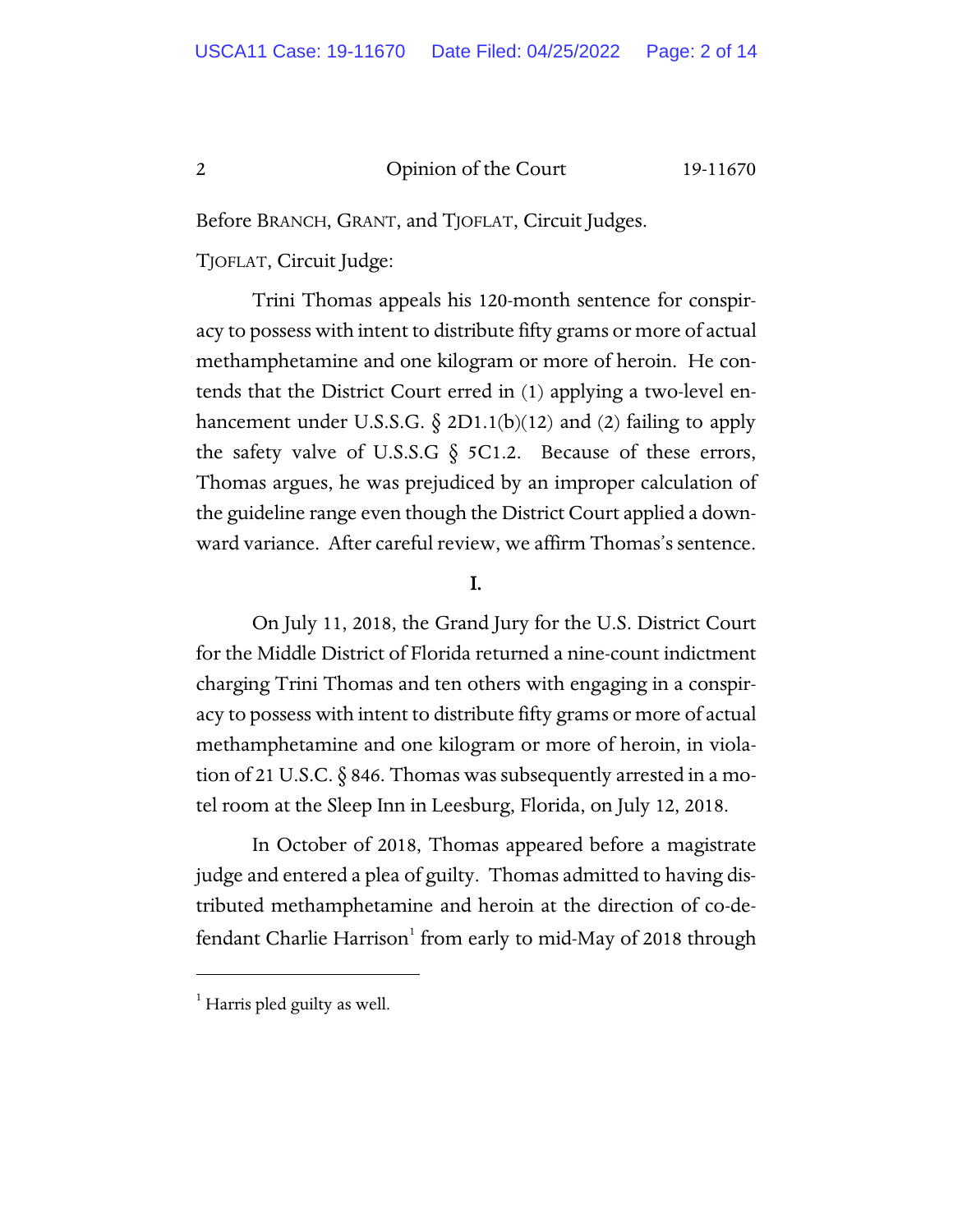early July of 2018. He did so both by delivering drugs to various customers and by serving customers at a "stash house" located on Register Road in Fruitland Park, Florida. Thomas also admitted that he had possessed a key to a backyard trailer in which the methamphetamine and heroin were stored, that the key was found in his hotel room upon his arrest, and that during the execution of a federal search warrant on the stash house federal agents had found thirteen firearms in the residence. Finally, although Thomas admitted to participating in the conspiracy, he refused to cooperate against the other defendants.

Before the sentencing hearing, the probation office prepared a presentence investigation report ("PSR"). The PSR assigned a base offense level of thirty-six because the offense involved between 30,000 and 90,000 kilograms of converted drug weight, pursuant to U.S.S.G  $\S$  2D1.1(a)(5) and (c)(2). Pursuant to U.S.S.G  $\S$  $2D1.1(b)(1)$ , the PSR added two levels because thirteen firearms were found at the stash house and, pursuant to U.S.S.G  $\S$ 2D1.1(b)(12), added two more levels after finding that Thomas had maintained the Register Road stash house for the purpose of manufacturing or distributing a controlled substance. In support of the latter finding, the PSR noted that Thomas had possessed a key to the drug trailer located in the backyard of the stash house. The PSR then subtracted three levels for acceptance of responsibility and assistance with the authorities, pursuant to U.S.S.G  $\S$  3E1.1(a) and (b), yielding a total offense level of thirty-seven. Thomas had only one prior conviction and therefore a criminal history score of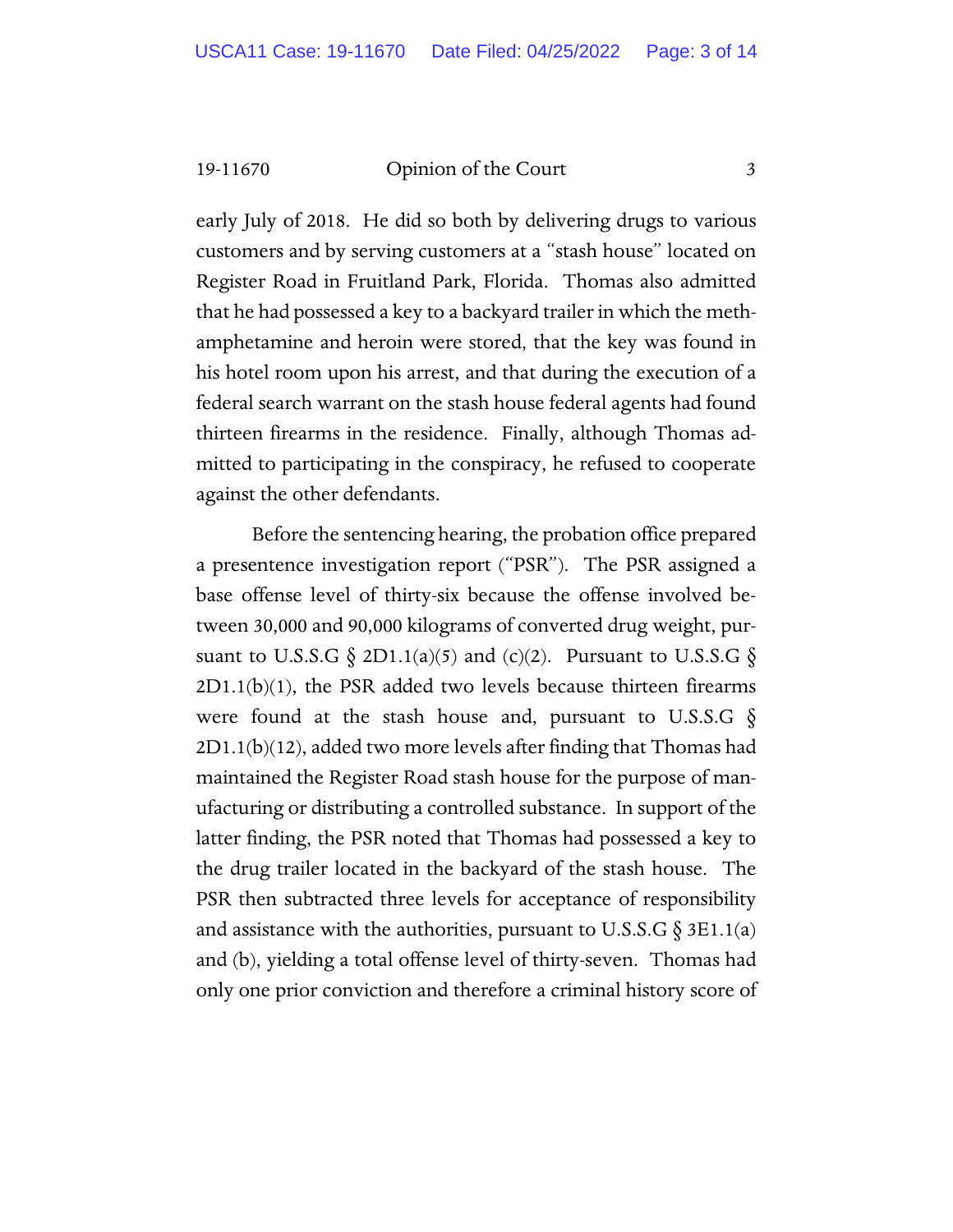zero, placing him in a criminal history category of I. His total offense level and criminal history score resulted in a guidelines range of 210 to 262 months' imprisonment, with a statutory minimum of 120 months pursuant to 21 U.S.C. § 846 and 21 U.S.C. §  $841(b)(1)(A)$ .

Thomas made several objections to the PSR.<sup>[2](#page-3-0)</sup> First, he objected to the enhancement under  $\S 2D1.1(b)(1)$  for possession of a firearm, arguing that he did not possess any firearms during the conspiracy, that there were no firearms in the hotel room in which he was arrested, and that he did not have a key to the stash house where the firearms were found. Second, he objected to the twolevel enhancement for maintaining a premises to manufacture a controlled substance, arguing that he did not own the stash house, he did not reside there, and possessed a key only to the trailer, not the house.<sup>[3](#page-3-1)</sup> Finally, Thomas argued that the PSR should have accorded him safety valve relief under U.S.S.G. § 5C1.2 because he met the criteria of that provision.<sup>[4](#page-3-2)</sup>

<span id="page-3-0"></span> $^{\text{2}}$  Thomas also filed a memorandum in which he argued that his personal background and employment history, including his status as the father of young children, called for a downward departure or variance from the guideline range.

<span id="page-3-1"></span> $3$  Thomas asserted that he had been living in a hotel for the nine months prior to his arrest.

<span id="page-3-2"></span><sup>&</sup>lt;sup>4</sup> Thomas's argument for safety valve eligibility was concise:

The Defendant is entitled to a two level reduction for "safety Valve". The Defendant is a criminal history Category one and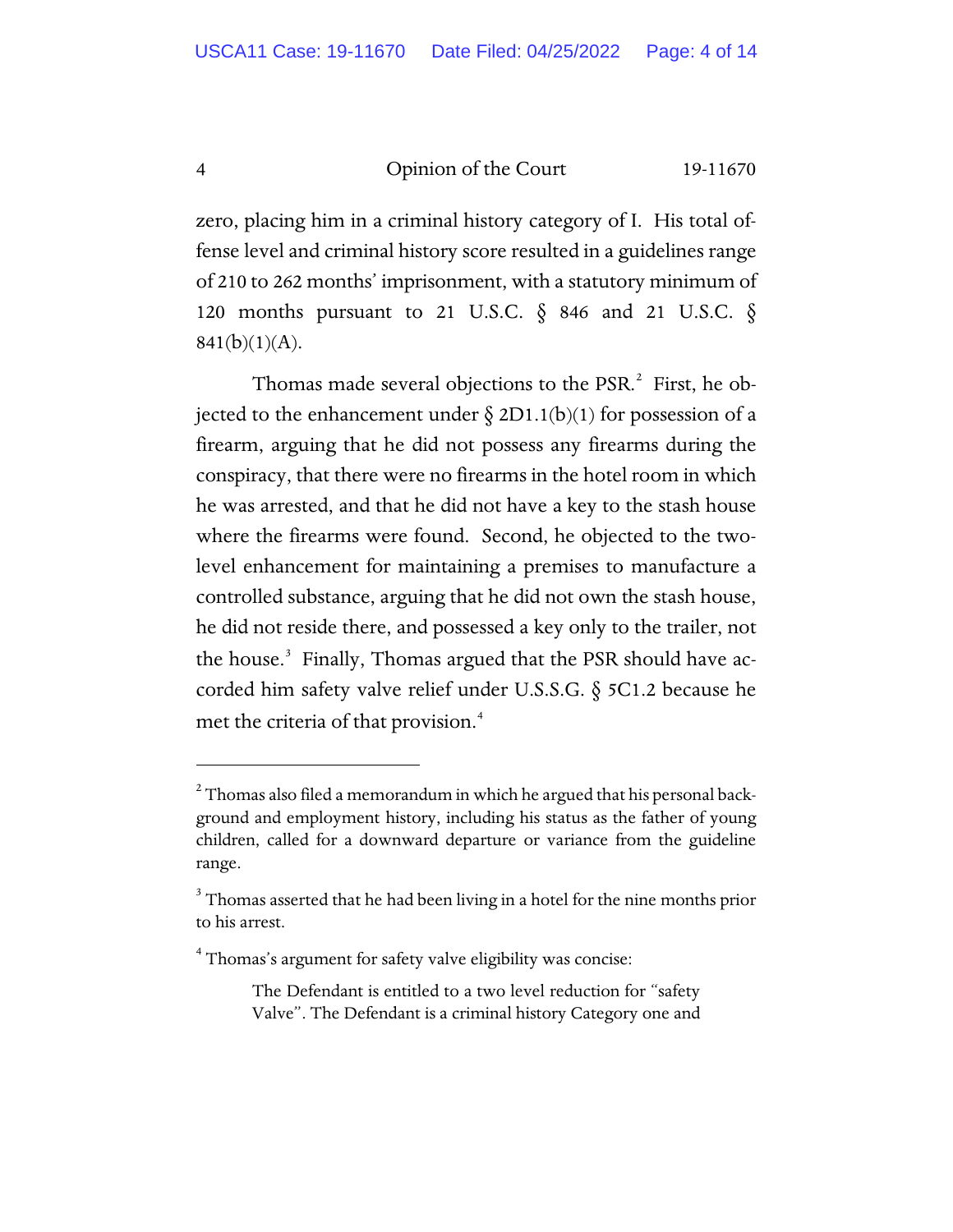At his sentencing hearing, Thomas once again objected to the sentencing enhancements, making substantially the same arguments he had made when responding to the PSR. After listening to arguments from both the Government and Thomas, the District Court found that enhancements were proper both for possession of a firearm and for maintenance of premises to manufacture a controlled substance.

We make note here of two discussions that took place during the sentencing hearing. First, with respect to the District Court's finding that Thomas was subject to the premises enhancement, Thomas's counsel conceded that Thomas had lived at the stash house for several months and asked the District Court if "it [was] enough to satisfy the Court if [Thomas] was just there for a small part [of the conspiracy]?"<sup>[5](#page-4-0)</sup>

Thomas did not dispute these facts.

he meets all the requirements set out in 5C1.2 sentencing guidelines. The Defendant did not possess any weapon of [sic] firearms.

<span id="page-4-0"></span> $5$  During the sentencing hearing, counsel for the Government stated:

I don't think there's any dispute that he was living there for a good portion of the conspiracy. He left that residence, it appears, in late June, although there was one video clip that we showed from July 1st that he was accessing the trailer.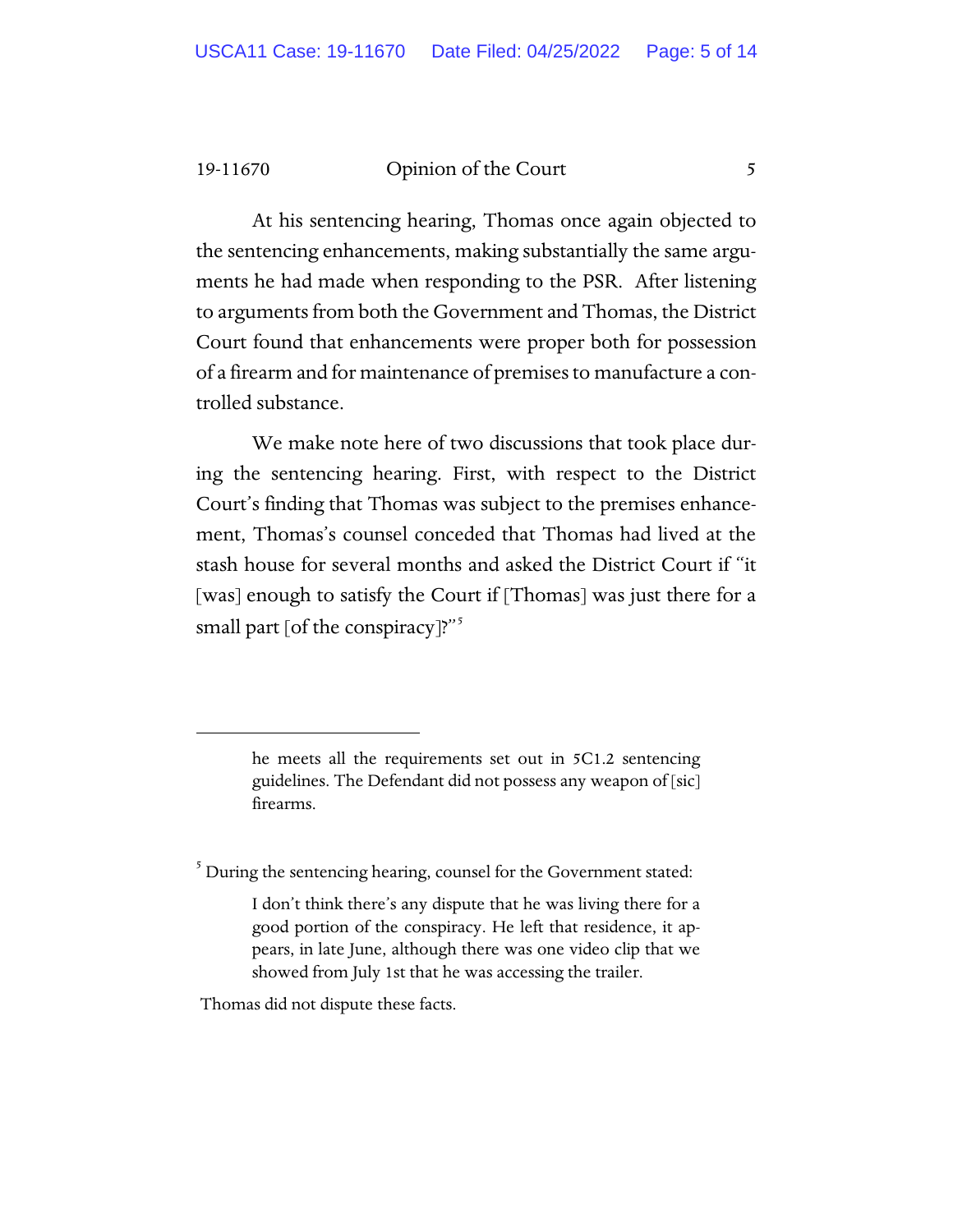Second, with respect to the firearm enhancement's consequences for Thomas's eligibility for safety valve relief, Thomas's counsel stated:

> The only main thing that we were going to hopefully receive here today would be some relief from the safety valve. But as an officer of the court, I'm pretty sure that the ruling you just made [with respect to the firearm enhancement], according to one of the paragraphs of the safety valve provision, would preclude him from qualifying. But I don't want to waive that objection because if for some reason the enhancement for the firearm is overturned, we do want to be able to argue later for a safety valve.

In response, the District Court stated:

Absolutely. And you are correct. He's disqualified for the safety valve in light of my ruling on the association of the firearm with the commission of the offense. But if I'm wrong about that, he would be safety valve eligible.<sup>[6](#page-5-0)</sup>

The District Court then adopted the factual statements and guideline calculations contained in the presentence report. The guidelines' recommendation was 210 to 262 months' imprisonment, with five years of supervised release. Thomas requested 120

<span id="page-5-0"></span> $^6$  As we will discuss in more detail shortly, the District Court did in fact err on this point.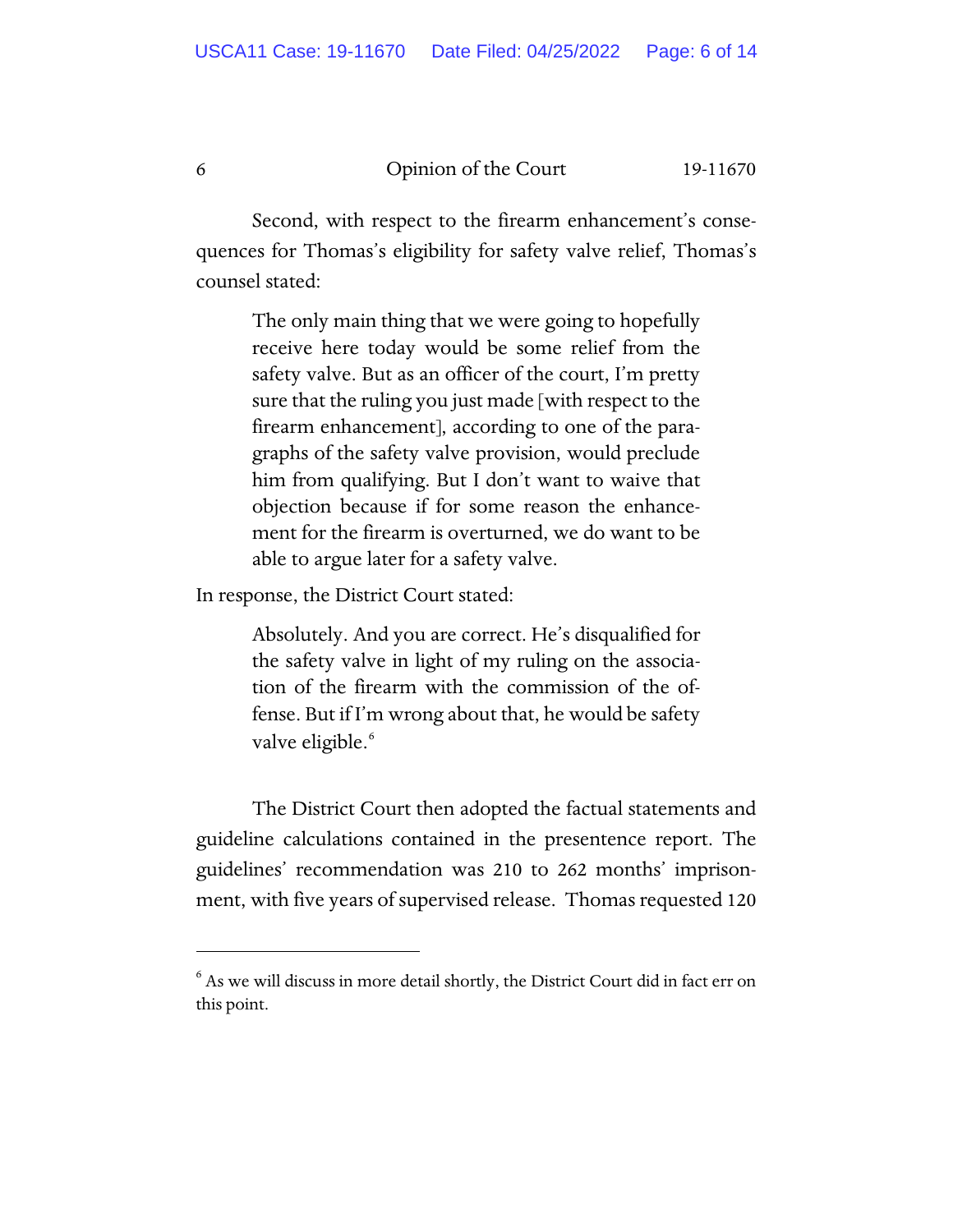months, the statutory minimum, based on the fact that he was a first-time offender, a minor participant in the conspiracy, and involved in good works in his community.

The Government opposed Thomas's request that he receive the statutory minimum of 120 months, arguing that such a sentence was

not enough, because a 120-month sentence for a defendant like Mr. Thomas could be imposed on the drug amount alone without the factors of the presence of firearms, without the factors of maintaining the premises for the purpose of distribution of controlled substances, which the Court found.

However, the Government did request that the Court impose a downward variance in recognition of Thomas's status as a firsttime offender. A sentence somewhere in the range of 144 to 156 months, the Government argued, would be appropriate.

The Court sentenced Thomas to 120 months in prison and five years of supervised release. Thomas now appeals, arguing that the District Court erred in enhancing his sentence for maintaining a drug premises under  $\S 2D1.1(b)(12)$  and by denying safety valve relief under § 5C1.2.

#### II.

We review a district court's application of the guidelines *de* novo and its findings of fact supporting its application of the guidelines for clear error. United States v. Mandhai, 375 F.3d 1243, 1247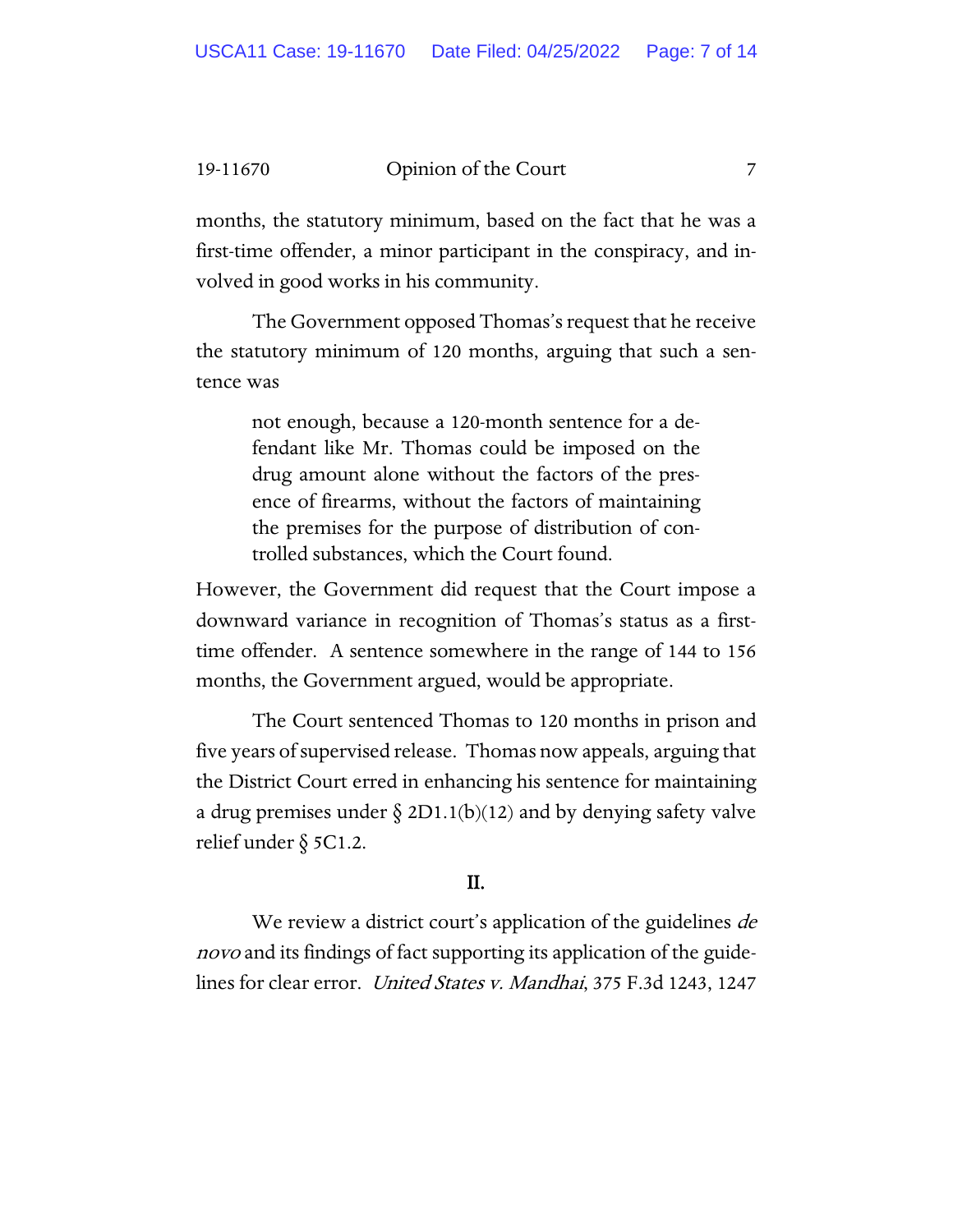(11th Cir. 2004). We may affirm for any reason supported by the record. Thomas v. Cooper Lighting, Inc., 506 F.3d 1361, 1364 (11th Cir. 2007).

#### III.

#### A.

Section 2D1.1(b)(12) of the Guidelines adds a two-level enhancement "[i]f the defendant maintained a premises for the purpose of manufacturing or distributing a controlled substance," including "storage of a controlled substance for the purpose of distribution." U.S.S.G.  $\delta$  2D1.1(b)(12) cmt. n.17. Among the factors a court should consider in determining whether  $\S 2D1.1(b)(12)$  applies is "(A) whether the defendant held a possessory interest in  $(e.g.,$  owned or rented) the premises and  $(B)$  the extent to which the defendant controlled access to, or activities at, the premises." U.S.S.G. § 2D1.1 cmt. n.17.

"Where a defendant objects to the factual basis of his sentence," the Government bears the burden of establishing the disputed fact. United States v. Bennett, 472 F.3d 825, 832 (11th Cir. 2006) (per curiam) (citing *United States v. Sepulveda*, 115 F.3d 882, 890 (11th Cir. 1997)). A defendant waives objections to the PSR, however, if they are not specific and clear; unobjected-to factual allegations in the PSR are admitted for sentencing purposes. See id. at 832–34.

Thomas argues that the District Court erred in concluding that he qualified for a two-level enhancement under  $\S 2D1.1(b)(12)$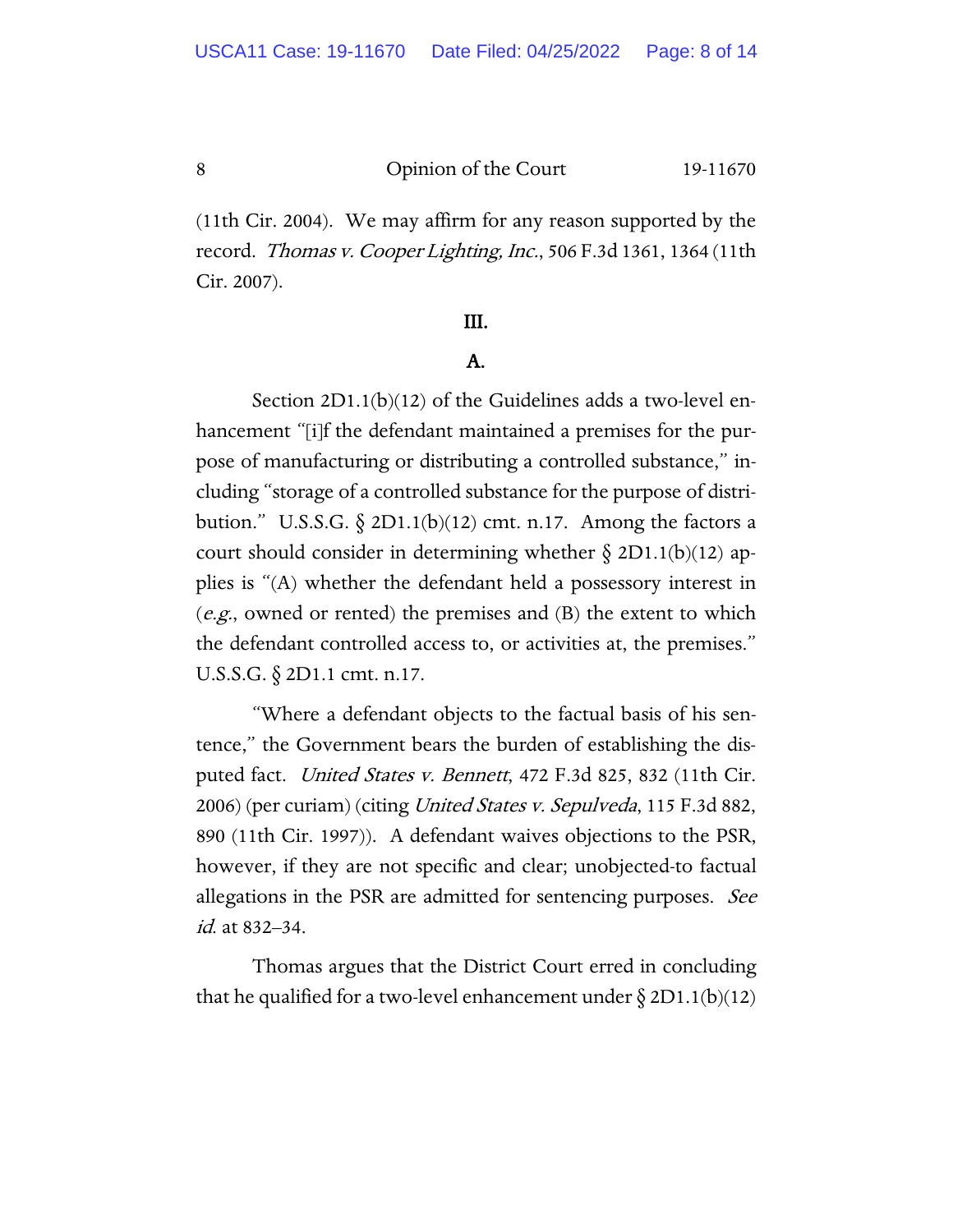because the Government failed to meet its burden in proving that he maintained the Register Road "stash house." More specifically, although Thomas admits the house was maintained for the principal purpose of distributing drugs, he argues that the Government failed to show Thomas *himself* maintained the stash house because it failed to show he had lived in the home when drugs were distributed.

We are not persuaded. Although Thomas's counsel stated that Thomas "did not live" at the Register Road house at the start of the sentencing hearing,<sup>[7](#page-8-0)</sup> he did not object when the Government stated that there was not "any dispute that [Thomas] was living [at the residence] for a good portion of the conspiracy[,]" from "late April to late June." Indeed, in response to the District Court's ruling on the premises enhancement, Thomas's counsel stated that the defense disputed only "one aspect of the ruling," i.e., that "he was a resident during the time of this *entire* conspiracy." Counsel then conceded that Thomas had lived at the Register Road residence when he asked the District Court if it was "enough to satisfy the Court if he was just there for a small part?" Thomas therefore implicitly withdrew his objection to the PSR's finding that he had lived at the Register Road residence during the conspiracy and effectively admitted that fact for sentencing purposes. See United *States v. Harris*, 941 F.3d 1048, 1053 (11th Cir. 2019) (noting that a

<span id="page-8-0"></span> $7$  We note that when Thomas made this objection, he was responding specifically to the firearm enhancement, not the premises enhancement.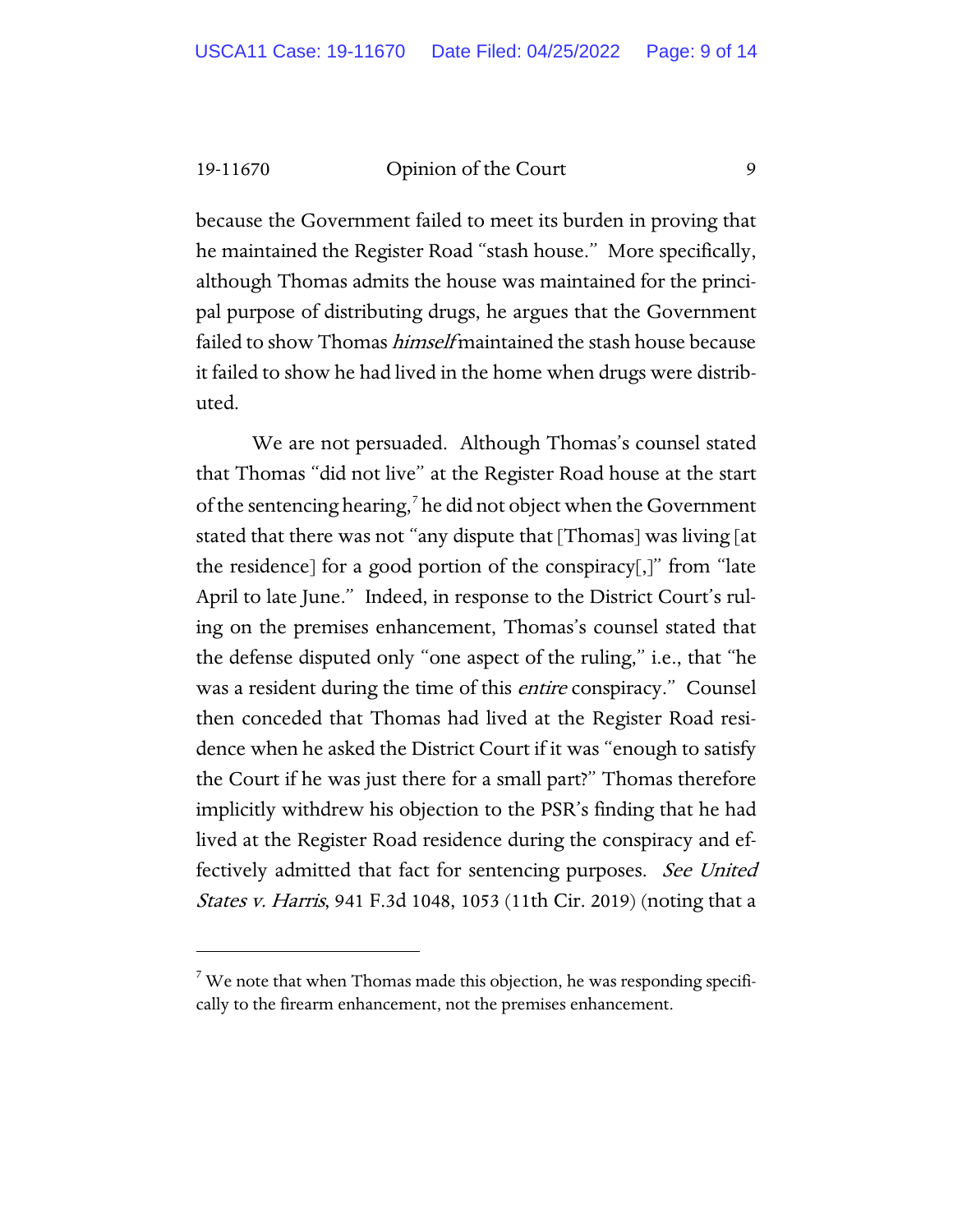defendant's waived objections are effectively admitted to the recited facts for sentencing purposes) (citing *Bennett*, 472 F.3d at 832– 34).

Because Thomas admitted that he lived in the residence during a portion of the conspiracy, the District Court was entitled to assume he had unfettered access to and control over the premises. Notably, the fact that Thomas apparently moved out of the Register Road residence sometime prior to the police's seizure of the drugs and firearms does not affect our analysis. Thomas did not need to maintain the premises for the purposes of distributing drugs for the entire conspiracy to be eligible for a sentencing enhancement under  $\S 2D1.1(b)(12)$ ; he merely needed to do so for a portion of the conspiracy. Thus, we find that the District Court did not clearly err in finding Thomas maintained a residence for the primary purpose of distributing drugs.

### B.

The safety valve provision, U.S.S.G. § 5C1.2, provides for a sentence crafted without regard to an otherwise-applicable statutory minimum if the defendant meets certain criteria.[8](#page-9-0) U.S.S.G.

<span id="page-9-0"></span> $8$  A defendant is eligible for safety valve relief if (1) he does not have more than one criminal history point; (2) he did not use violence or credible threats of violence or possess a firearm or other dangerous weapon (or induce another participant to do so) in connection with the offense; (3) the offense did not result in death or serious bodily injury to another person; (4) the defendant was not an organizer, leader, manager, or supervisor of others in the offense, as determined under the sentencing guidelines and was not engaged in a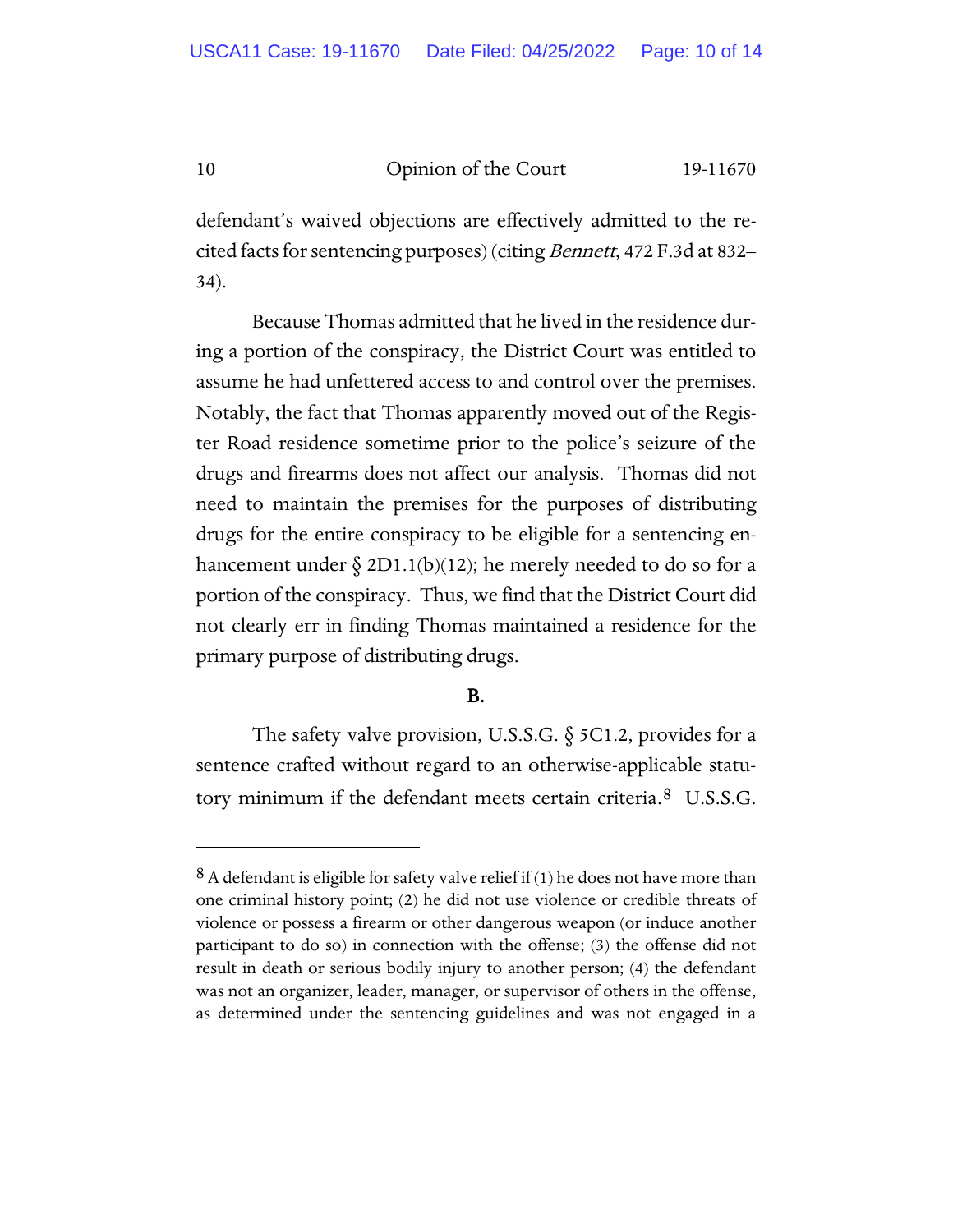$\S$  5C1.2(a); see also 18 U.S.C.  $\S$  3553(f) (setting out the same requirements). The defendant bears the burden of satisfying all the criteria of  $\S$  5C1.2(a) by a preponderance of the evidence. United States v. Carillo-Ayala, 713 F.3d. 82, 90 (11th Cir. 2013).

Thomas argues that the District Court erred in concluding that, by virtue of receiving a two-level firearm enhancement under  $\S$  2D1.1(b)(1), he was automatically disqualified for relief under  $\S$ 5C1.2. Thomas further argues that, but for the District Court's finding on this point, he would have been eligible for safety valve relief. Thomas is correct as to the first point, but not to the second.

The District Court *did* err when it concluded that an enhancement under  $\delta$  2D1.1(b)(1) necessarily barred Thomas from safety valve relief. As we have previously explained, "not all defendants who receive the [firearm] enhancement under §  $2D1.1(b)(1)$  are precluded from relief under [the safety valve]." Id. at 91. A defendant who receives a firearm enhancement under  $\delta$  $2D1.1(b)(1)$  can still secure safety valve relief if he shows that it is more likely than not that the possession of the firearm was not in connection with the offense. See id.

continuing criminal enterprise, as defined in 21 U.S.C.  $\S$  848; and (5) not later than the time of the sentencing hearing, the defendant has truthfully provided to the Government all information and evidence the defendant has concerning the offense or offenses that were part of the same course of conduct or a common scheme or plan. U.S.S.G.  $\S$  5C1.2(a)(1)–(5).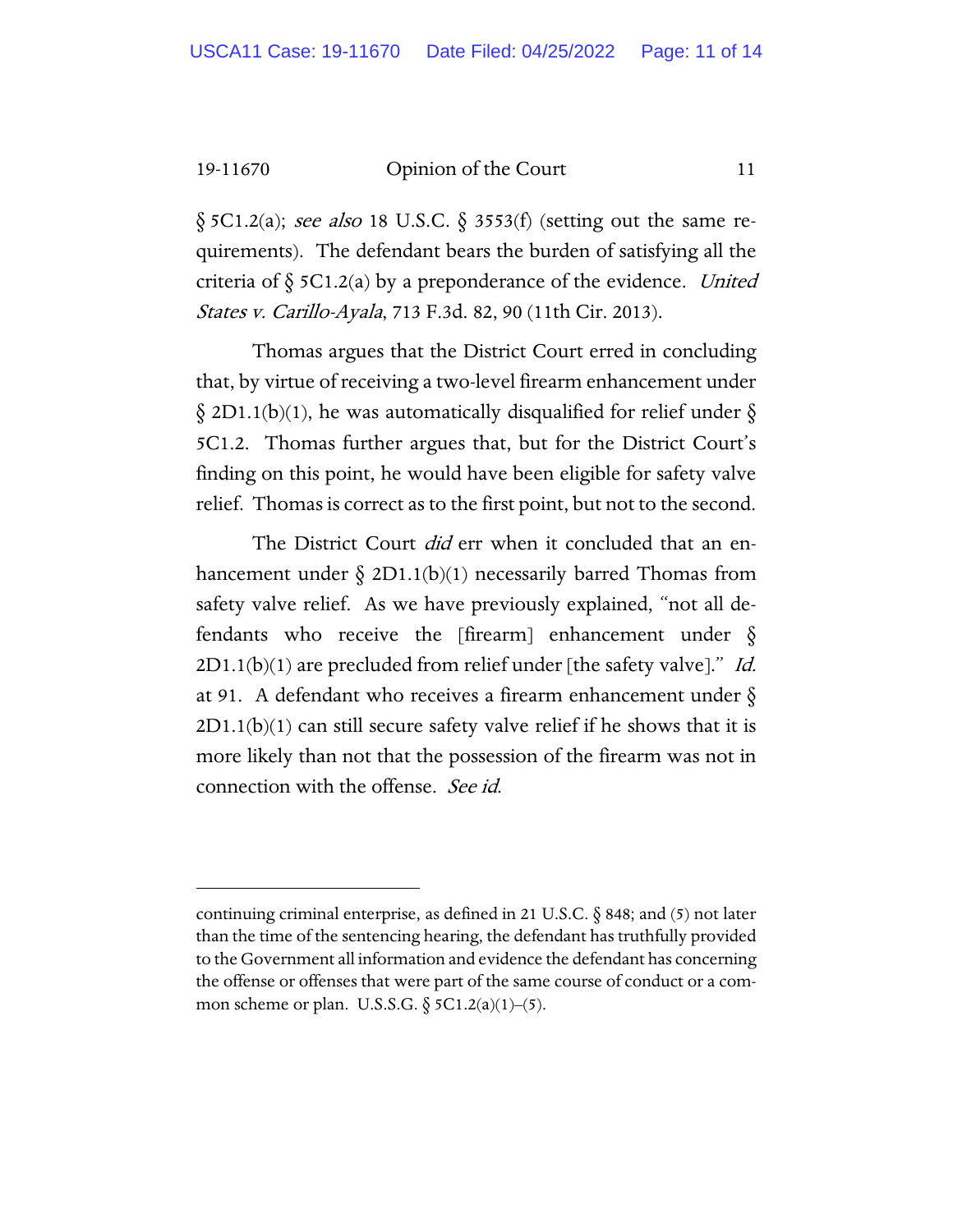The District Court's error on this point, however, did not relieve Thomas of his burden to show, by a preponderance of the evidence, that he met each of the five safety valve criteria.<sup>[9](#page-11-0)</sup> This necessarily included showing that, "not later than the time of the sentencing hearing" he had provided truthful and complete information "concerning the offense" for which he was charged. U.S.S.G.  $\S$  5C1.2(a)(5). A review of the record makes clear that Thomas did not and could not make such a showing because, as his counsel admitted during the sentencing hearing,<sup>[10](#page-11-1)</sup> Thomas refused to share any information regarding the drug operation with the Government, with his lawyer stating that:

I wanted the Court to know something that's very important in this case, is that Mr. Thomas did not end

<span id="page-11-0"></span> $9$  The record shows that Thomas's counsel also incorrectly believed that a defendant who receives a firearm enhancement under  $\S 2D1.1(b)(1)$  is automatically precluded from safety valve relief. Once the District Court made its ruling as to the firearm enhancement, Thomas's counsel simply folded up shop on the issue of the safety valve and presented no evidence showing why Thomas met each of the criteria under  $\S$  5C1.2. The Court's ruling as to one of the criteria for safety valve relief, however, did not relieve Thomas of his burden to show why he met each of the other four.

<span id="page-11-1"></span> $^{10}$  Thomas also admitted in his sentencing memorandum that he  $\,$ 

did not cooperate against other Defendants due to safety concerns for himself and his family. The Defendant knew he would be going to prison and did not want to go there and have to fight the entire time, because of cooperating.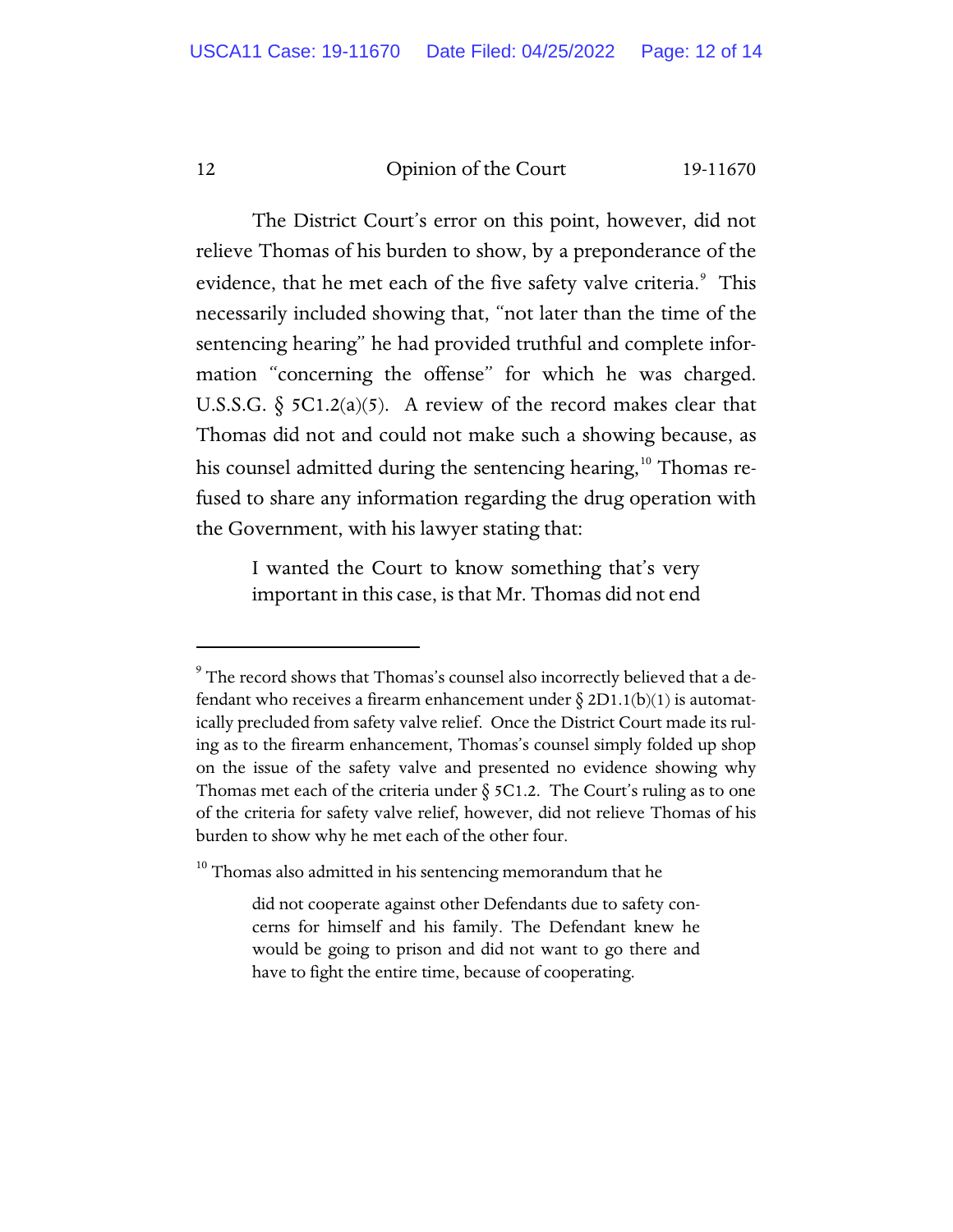up dealing with what's commonly known as a proffer or a substantial assistance package. And it was afforded to him . . . . He'd done everything he thought he could do as best that he could, but he did not want to talk about other people.

While  $\S$  5C1.2(a)(5) does not bar a defendant from safety valve relief if he has no information to share, $11$  it is clear it requires a defendant to share what information he *does* have. Indeed, we have previously held that a drug defendant's obligation to provide full disclosure includes any "information relating to the involvement of others and to the chain of the narcotics distribution." United States v. Cruz, 106 F.3d 1553, 1557 (11th Cir. 1997). Because Thomas chose not to provide the Government with all of the information he had concerning the drug operation and his co-conspirators, he failed to satisfy  $\S$  5C1.2(a)(5). Thus, regardless of the District Court's error, Thomas was not eligible for safety valve relief.

#### IV.

For the foregoing reasons, the District Court's sentence is

<span id="page-12-0"></span><sup>&</sup>lt;sup>11</sup> Section 5C1.2(a)(5) states that the "fact that the defendant has no relevant or useful other information to provide or that the Government is already aware of the information shall not preclude a determination by the court that the defendant has complied with" the requirement to provide truthful and complete information.